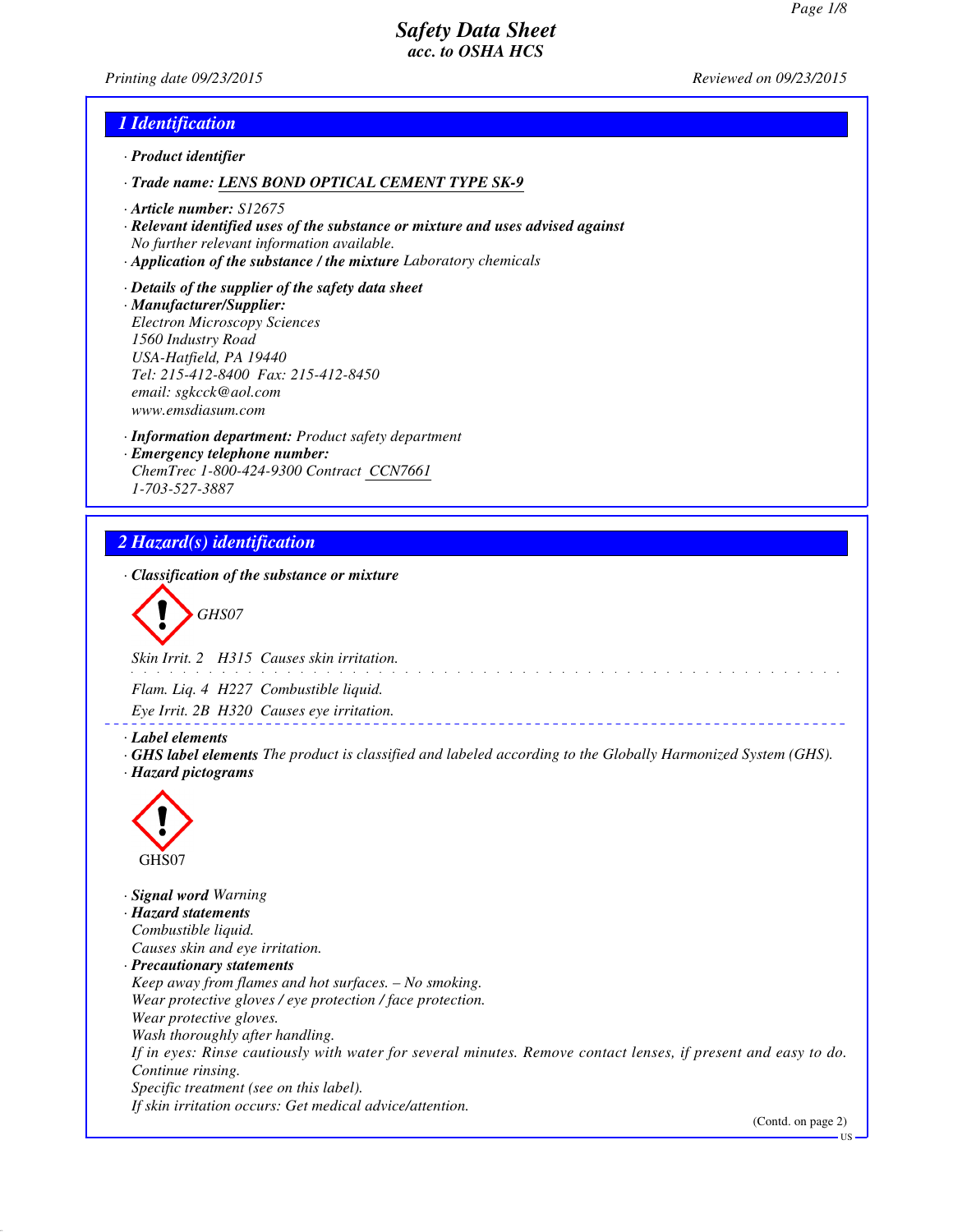*Printing date 09/23/2015 Reviewed on 09/23/2015*

### *Trade name: LENS BOND OPTICAL CEMENT TYPE SK-9*

|                                                                                                                                 | (Contd. of page 1) |
|---------------------------------------------------------------------------------------------------------------------------------|--------------------|
| If eye irritation persists: Get medical advice/attention.                                                                       |                    |
| In case of fire: Use for extinction: CO2, powder or water spray.                                                                |                    |
| If on skin: Wash with plenty of water.<br>Take off contaminated clothing and wash it before reuse.                              |                    |
| Store in a well-ventilated place. Keep cool.                                                                                    |                    |
| Dispose of contents/container in accordance with local/regional/national/international regulations.                             |                    |
| · Classification system:                                                                                                        |                    |
| $\cdot$ NFPA ratings (scale 0 - 4)                                                                                              |                    |
| $Health = 1$<br>$Fire = 2$<br>$Reactivity = 0$                                                                                  |                    |
| $\cdot$ HMIS-ratings (scale $0 - 4$ )                                                                                           |                    |
| <b>HEALTH</b><br>$Health = 1$<br>$\sqrt{2}$<br>$Fire = 2$<br><b>FIRE</b><br>$Reactivity = 0$<br>$\sqrt{0}$<br><b>REACTIVITY</b> |                    |
| $\cdot$ Other hazards                                                                                                           |                    |
| $\cdot$ Results of PBT and vPvB assessment                                                                                      |                    |
| $\cdot$ <b>PBT:</b> Not applicable.                                                                                             |                    |
| $\cdot$ <b>vPvB:</b> Not applicable.                                                                                            |                    |
|                                                                                                                                 |                    |

## *3 Composition/information on ingredients*

*· Chemical characterization: Mixtures*

- *· Description: Mixture of the substances listed below with nonhazardous additions.*
- *· Dangerous components: Void*

# *4 First-aid measures*

*· Description of first aid measures*

- *· After inhalation: Supply fresh air; consult doctor in case of complaints.*
- *· After skin contact: Generally the product does not irritate the skin.*
- *· After eye contact:*
- *Rinse opened eye for several minutes under running water. If symptoms persist, consult a doctor.*
- *· After swallowing: If symptoms persist consult doctor.*
- *· Information for doctor:*
- *· Most important symptoms and effects, both acute and delayed No further relevant information available.*
- *· Indication of any immediate medical attention and special treatment needed*
- *No further relevant information available.*

## *5 Fire-fighting measures*

- *· Extinguishing media*
- *· Suitable extinguishing agents:*

*CO2, extinguishing powder or water spray. Fight larger fires with water spray or alcohol resistant foam. · Special hazards arising from the substance or mixture No further relevant information available.*

(Contd. on page 3)

US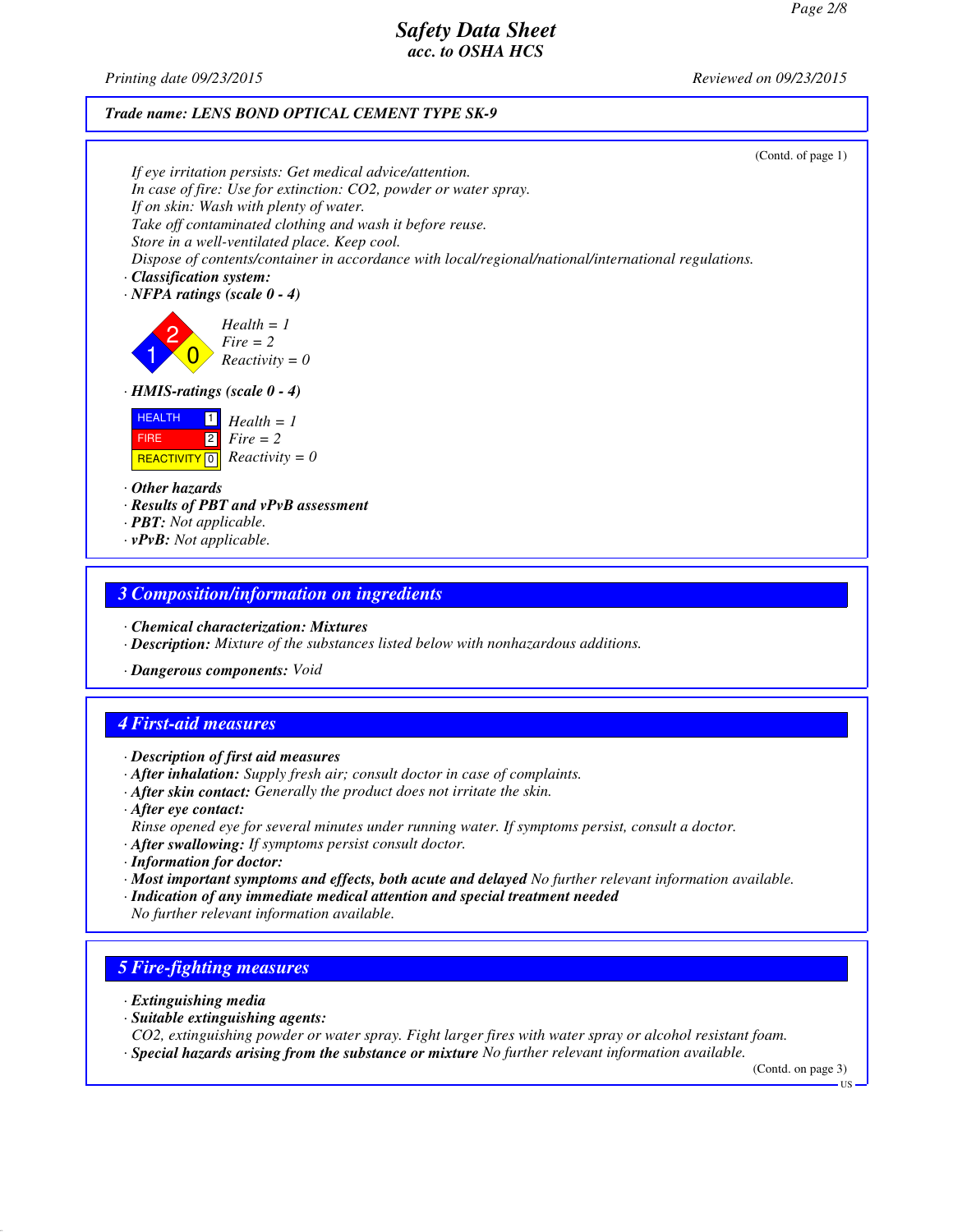*Printing date 09/23/2015 Reviewed on 09/23/2015*

(Contd. of page 2)

### *Trade name: LENS BOND OPTICAL CEMENT TYPE SK-9*

- *· Advice for firefighters*
- *· Protective equipment: No special measures required.*

## *6 Accidental release measures*

- *· Personal precautions, protective equipment and emergency procedures Not required.*
- *· Environmental precautions: No special measures required.*
- *· Methods and material for containment and cleaning up: Absorb with liquid-binding material (sand, diatomite, acid binders, universal binders, sawdust). Ensure adequate ventilation.*
- *· Reference to other sections See Section 7 for information on safe handling. See Section 8 for information on personal protection equipment. See Section 13 for disposal information.*

## *7 Handling and storage*

### *· Handling:*

- *· Precautions for safe handling Ensure good ventilation/exhaustion at the workplace. Prevent formation of aerosols.*
- *· Information about protection against explosions and fires: Protect from heat.*
- *· Conditions for safe storage, including any incompatibilities · Storage:*
- *· Requirements to be met by storerooms and receptacles: No special requirements.*
- *· Information about storage in one common storage facility: Not required.*
- *· Further information about storage conditions:*
- *Keep receptacle tightly sealed. Protect from heat and direct sunlight.*
- *· Specific end use(s) No further relevant information available.*

## *8 Exposure controls/personal protection*

- *· Additional information about design of technical systems: No further data; see item 7.*
- *· Control parameters*
- *· Components with limit values that require monitoring at the workplace:*

*The product does not contain any relevant quantities of materials with critical values that have to be monitored at the workplace.*

- *· Additional information: The lists that were valid during the creation were used as basis.*
- *· Exposure controls*
- *· Personal protective equipment:*
- *· General protective and hygienic measures:*
- *Keep away from foodstuffs, beverages and feed. Immediately remove all soiled and contaminated clothing. Wash hands before breaks and at the end of work. Avoid contact with the eyes.*
- *Avoid contact with the eyes and skin.*
- *· Breathing equipment:*

*In case of brief exposure or low pollution use respiratory filter device. In case of intensive or longer exposure use respiratory protective device that is independent of circulating air.*

(Contd. on page 4)

US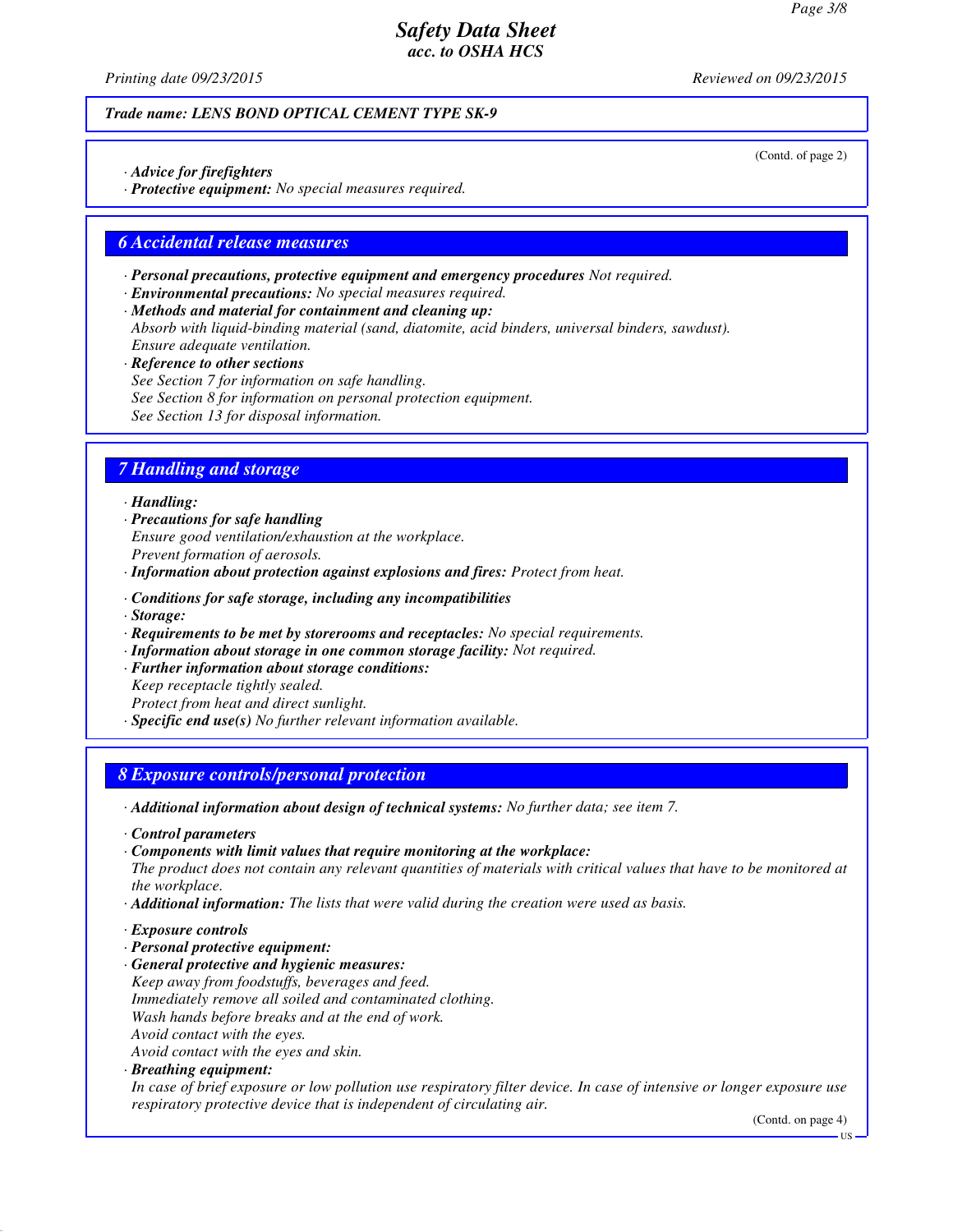*Printing date 09/23/2015 Reviewed on 09/23/2015*

(Contd. of page 3)

### *Trade name: LENS BOND OPTICAL CEMENT TYPE SK-9*

### *· Protection of hands:*

*The glove material has to be impermeable and resistant to the product/ the substance/ the preparation. Due to missing tests no recommendation to the glove material can be given for the product/ the preparation/ the chemical mixture.*

*Selection of the glove material on consideration of the penetration times, rates of diffusion and the degradation · Material of gloves*

*The selection of the suitable gloves does not only depend on the material, but also on further marks of quality and varies from manufacturer to manufacturer. As the product is a preparation of several substances, the resistance of the glove material can not be calculated in advance and has therefore to be checked prior to the application.*

### *· Penetration time of glove material*

*The exact break through time has to be found out by the manufacturer of the protective gloves and has to be observed.*

*· Eye protection:*



*Tightly sealed goggles*

# *9 Physical and chemical properties*

| · Information on basic physical and chemical properties |                              |                    |
|---------------------------------------------------------|------------------------------|--------------------|
| <b>General Information</b>                              |                              |                    |
| $\cdot$ Appearance:<br>Form:                            | Liquid                       |                    |
| Color:                                                  | Clear                        |                    |
| $\cdot$ Odor:                                           | Pungent                      |                    |
| · Odour threshold:                                      | Not determined.              |                    |
| $\cdot$ pH-value:                                       | Not determined.              |                    |
| Change in condition                                     |                              |                    |
| <b>Melting point/Melting range:</b>                     | Undetermined.                |                    |
| <b>Boiling point/Boiling range:</b>                     | Undetermined.                |                    |
| · Flash point:                                          | 66 °C (151 °F)               |                    |
| · Flammability (solid, gaseous):                        | Not flammable.               |                    |
| · Ignition temperature:                                 |                              |                    |
| Decomposition temperature:                              | Not determined.              |                    |
| $\cdot$ Auto igniting:                                  | Product is not selfigniting. |                    |
| · Danger of explosion:                                  | Not determined.              |                    |
| · Explosion limits:                                     |                              |                    |
| Lower:                                                  | Not determined.              |                    |
| <b>Upper:</b>                                           | Not determined.              |                    |
| · Vapor pressure:                                       | Not determined.              |                    |
| $\cdot$ Density:                                        | Not determined.              |                    |
| $\cdot$ Relative density                                | Not determined.              |                    |
| · Vapour density                                        | Not determined.              |                    |
| $\cdot$ Evaporation rate                                | Not determined.              |                    |
|                                                         |                              | (Contd. on page 5) |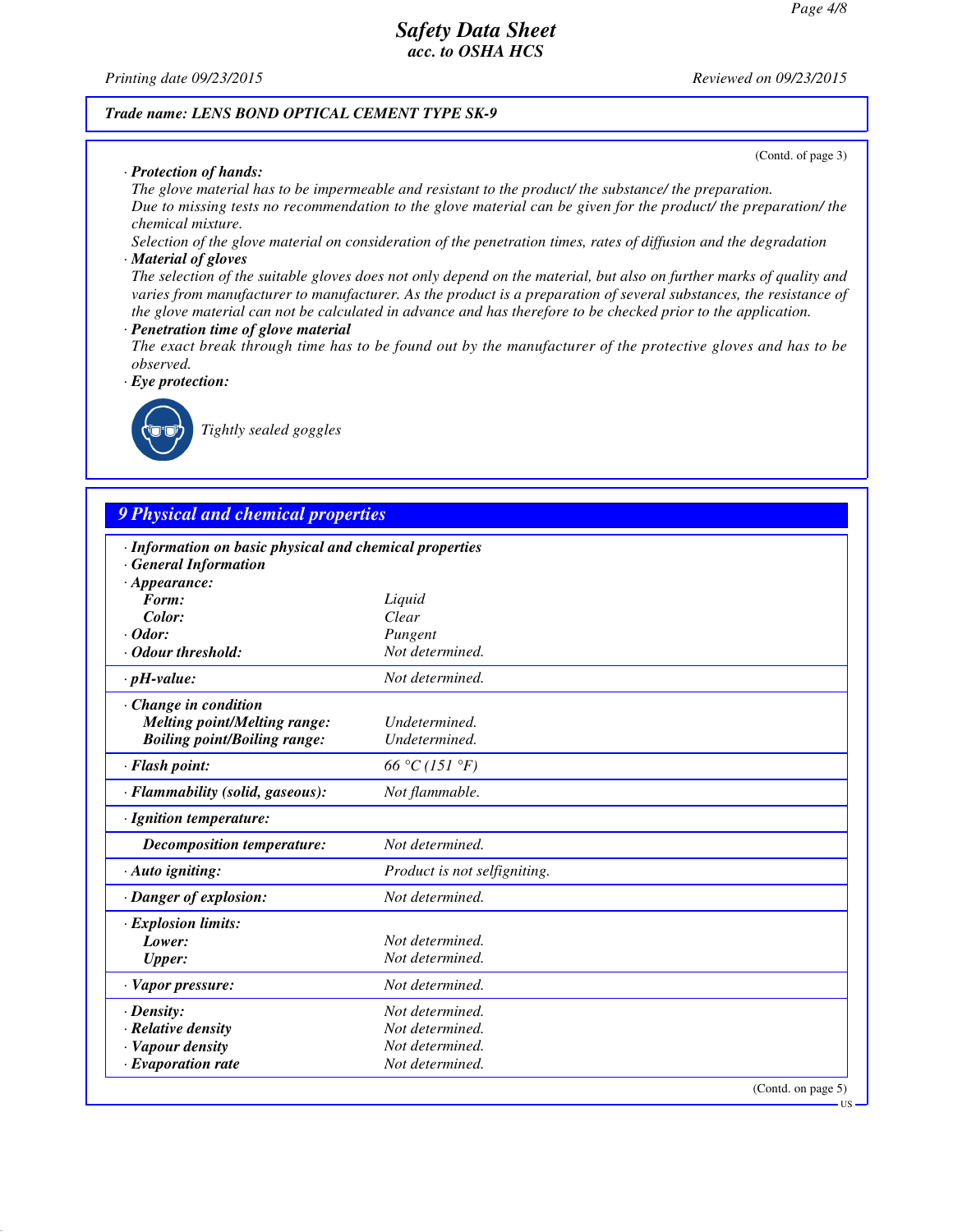*Printing date 09/23/2015 Reviewed on 09/23/2015*

### *Trade name: LENS BOND OPTICAL CEMENT TYPE SK-9*

|                                                            |                                            | (Contd. of page $4$ ) |
|------------------------------------------------------------|--------------------------------------------|-----------------------|
| · Solubility in / Miscibility with                         |                                            |                       |
| Water:                                                     | Not miscible or difficult to mix.          |                       |
| · Partition coefficient (n-octanol/water): Not determined. |                                            |                       |
| $\cdot$ Viscosity:                                         |                                            |                       |
| Dynamic:                                                   | Not determined.                            |                       |
| Kinematic:                                                 | Not determined.                            |                       |
| · Solvent content:                                         |                                            |                       |
| Organic solvents:                                          | $0.0\%$                                    |                       |
| $\cdot$ Other information                                  | No further relevant information available. |                       |

## *10 Stability and reactivity*

- *· Reactivity*
- *· Chemical stability*
- *· Thermal decomposition / conditions to be avoided: No decomposition if used according to specifications.*
- *· Possibility of hazardous reactions No dangerous reactions known.*
- *· Conditions to avoid No further relevant information available.*
- *· Incompatible materials: No further relevant information available.*
- *· Hazardous decomposition products: No dangerous decomposition products known.*

## *11 Toxicological information*

- *· Information on toxicological effects*
- *· Acute toxicity:*
- *· Primary irritant effect:*
- *· on the skin: No irritant effect.*
- *· on the eye: Irritating effect.*
- *· Sensitization: No sensitizing effects known.*
- *· Additional toxicological information:*

*The product shows the following dangers according to internally approved calculation methods for preparations: Irritant*

#### *· Carcinogenic categories*

*· IARC (International Agency for Research on Cancer)*

*None of the ingredients is listed.*

*· NTP (National Toxicology Program)*

*None of the ingredients is listed.*

*· OSHA-Ca (Occupational Safety Health Administration)*

*None of the ingredients is listed.*

## *12 Ecological information*

*· Toxicity*

*· Aquatic toxicity: No further relevant information available.*

- *· Persistence and degradability No further relevant information available.*
- *· Behavior in environmental systems:*
- *· Bioaccumulative potential No further relevant information available.*

(Contd. on page 6)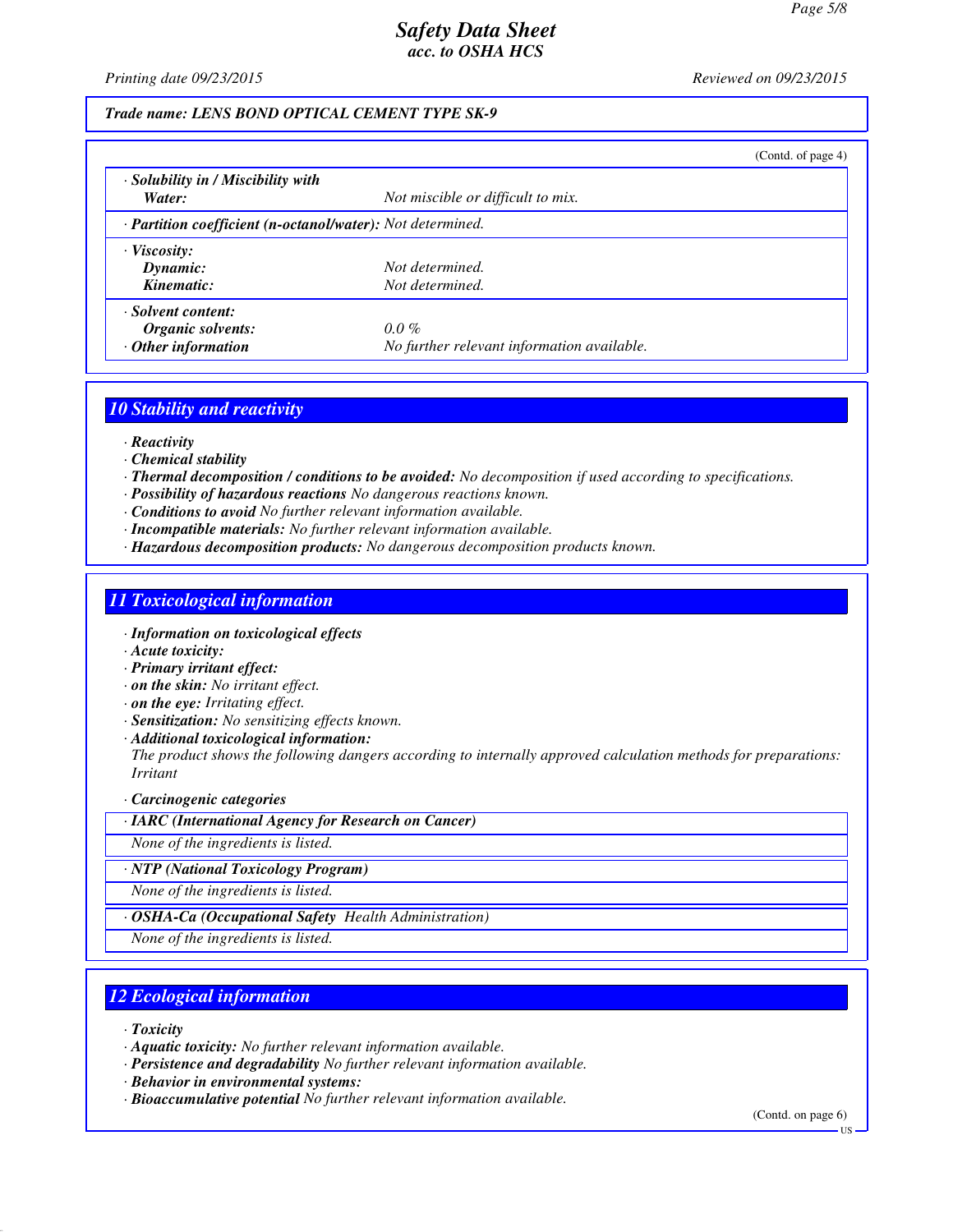*Printing date 09/23/2015 Reviewed on 09/23/2015*

## *Trade name: LENS BOND OPTICAL CEMENT TYPE SK-9*

(Contd. of page 5)

- *· Mobility in soil No further relevant information available.*
- *· Additional ecological information:*
- *· General notes: Not known to be hazardous to water.*
- *· Results of PBT and vPvB assessment*
- *· PBT: Not applicable.*
- *· vPvB: Not applicable.*
- *· Other adverse effects No further relevant information available.*

## *13 Disposal considerations*

*· Waste treatment methods*

*· Recommendation:*

*Must not be disposed of together with household garbage. Do not allow product to reach sewage system.*

*· Uncleaned packagings:*

*· Recommendation: Disposal must be made according to official regulations.*

| <b>14 Transport information</b>              |                 |
|----------------------------------------------|-----------------|
| · UN-Number                                  |                 |
| · DOT, ADR, IMDG, IATA                       | Void            |
| $\cdot$ UN proper shipping name              |                 |
| · DOT, ADR, IMDG, IATA                       | Void            |
| $\cdot$ Transport hazard class(es)           |                 |
| · DOT, ADR, IMDG, IATA                       |                 |
| $\cdot$ Class                                | Void            |
| · Packing group                              |                 |
| · DOT, ADR, IMDG, IATA                       | Void            |
| <b>Environmental hazards:</b>                |                 |
| $\cdot$ Marine pollutant:                    | No              |
| · Special precautions for user               | Not applicable. |
| · Transport in bulk according to Annex II of |                 |
| <b>MARPOL73/78 and the IBC Code</b>          | Not applicable. |
| · UN "Model Regulation":                     |                 |

# *15 Regulatory information*

*· Safety, health and environmental regulations/legislation specific for the substance or mixture · Sara*

*· Section 355 (extremely hazardous substances):*

*None of the ingredients is listed.*

*· Section 313 (Specific toxic chemical listings):*

*None of the ingredients is listed.*

*· TSCA (Toxic Substances Control Act):*

*None of the ingredients is listed.*

(Contd. on page 7)

**IIS**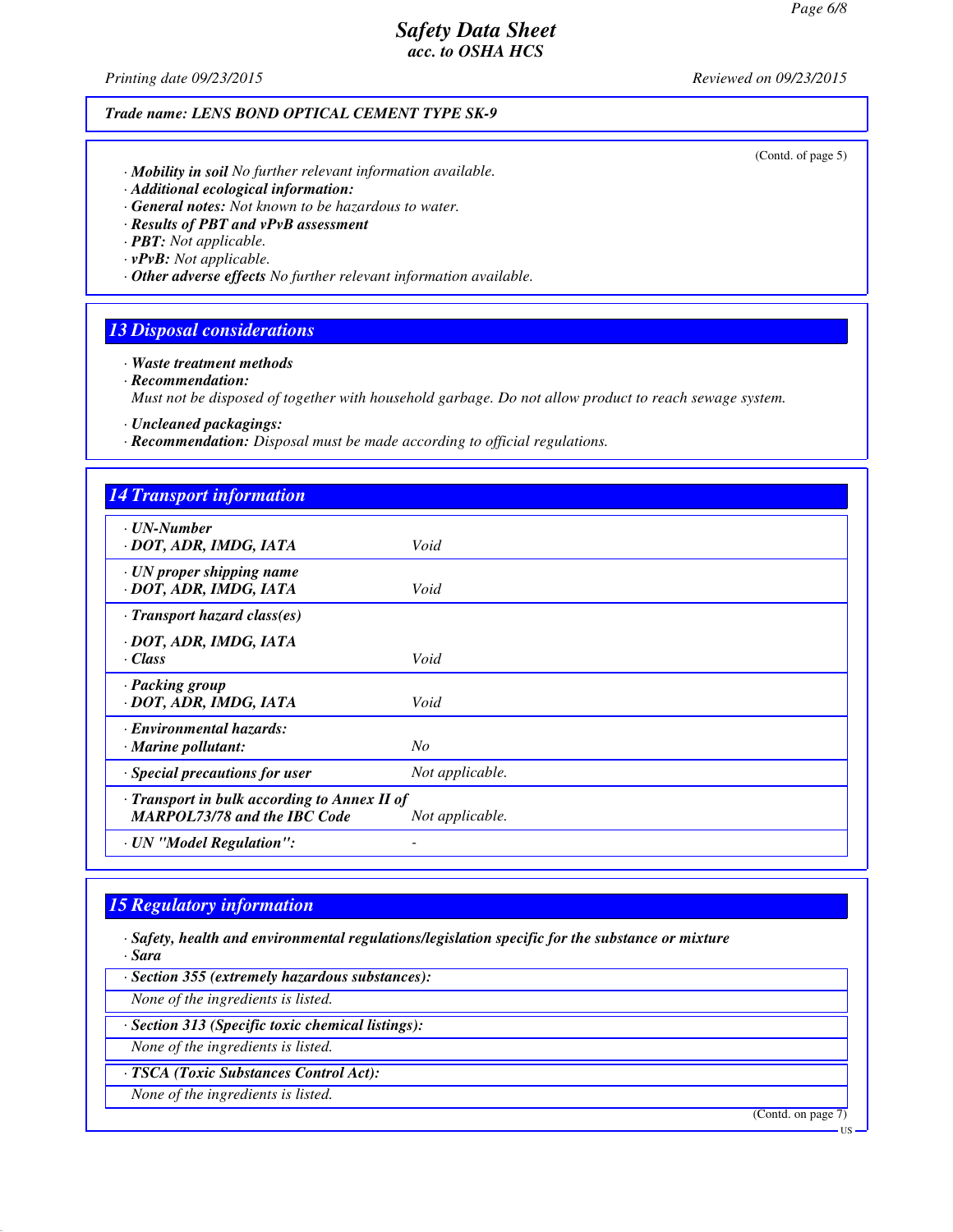*Printing date 09/23/2015 Reviewed on 09/23/2015*

### *Trade name: LENS BOND OPTICAL CEMENT TYPE SK-9*

(Contd. of page 6)

|  |  | · Proposition 65 |  |
|--|--|------------------|--|
|--|--|------------------|--|

*· Chemicals known to cause cancer:*

*None of the ingredients is listed.*

*· Chemicals known to cause reproductive toxicity for females:*

*None of the ingredients is listed.*

*· Chemicals known to cause reproductive toxicity for males:*

*None of the ingredients is listed.*

*· Chemicals known to cause developmental toxicity:*

*None of the ingredients is listed.*

*· Carcinogenic categories*

*· EPA (Environmental Protection Agency)*

*None of the ingredients is listed.*

*· TLV (Threshold Limit Value established by ACGIH)*

*None of the ingredients is listed.*

*· NIOSH-Ca (National Institute for Occupational Safety and Health)*

*None of the ingredients is listed.*

*· GHS label elements The product is classified and labeled according to the Globally Harmonized System (GHS). · Hazard pictograms*



*· Signal word Warning · Hazard statements Combustible liquid. Causes skin and eye irritation. · Precautionary statements Keep away from flames and hot surfaces. – No smoking. Wear protective gloves / eye protection / face protection. Wear protective gloves. Wash thoroughly after handling. If in eyes: Rinse cautiously with water for several minutes. Remove contact lenses, if present and easy to do. Continue rinsing. Specific treatment (see on this label). If skin irritation occurs: Get medical advice/attention. If eye irritation persists: Get medical advice/attention. In case of fire: Use for extinction: CO2, powder or water spray. If on skin: Wash with plenty of water. Take off contaminated clothing and wash it before reuse. Store in a well-ventilated place. Keep cool. Dispose of contents/container in accordance with local/regional/national/international regulations. · Chemical safety assessment: A Chemical Safety Assessment has not been carried out.*

## *16 Other information*

*This information is based on our present knowledge. However, this shall not constitute a guarantee for any specific product features and shall not establish a legally valid contractual relationship.*

(Contd. on page 8)

US